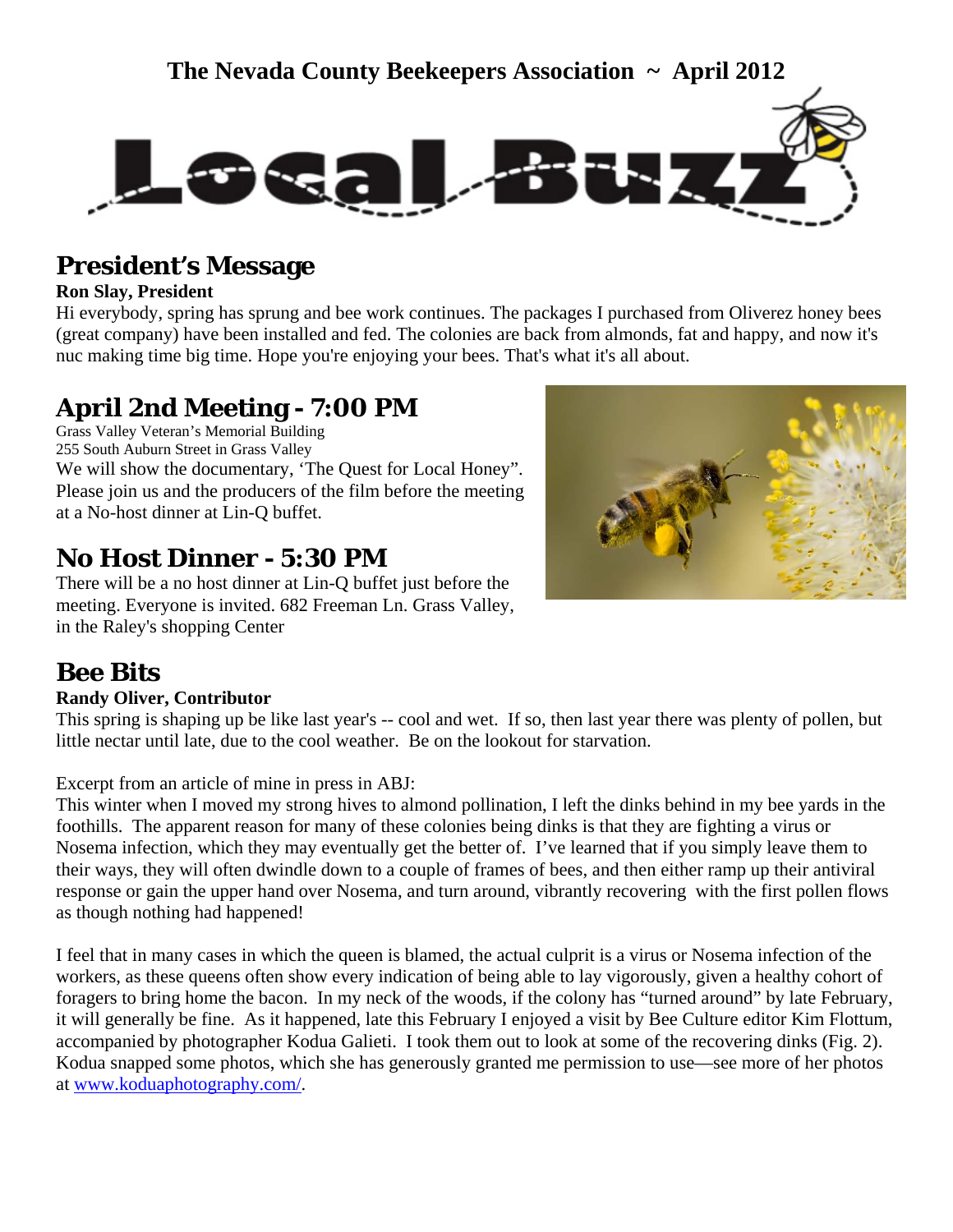

Figure 2. A recovering dink in late February, building up on early alder pollen. This colony was a bit stronger than three frames of bees, but clearly is on the road to recovery! It does not appear that this colony being a dink was the fault of the queen. But note the barely adequate bee to brood ratio—this amount of bees will have a hard time keeping the brood warm in the event of a cold snap!

Practical application: I find that a low bee to brood ratio is a typical sign of a colony struggling with a virus or Nosema infection—sick bees abandon the hive. Should the colony in the photo above manage to hatch out its brood before a cold snap, then it will then have a whole new crop of healthy young bees, and a good crack at complete recovery.

#### **The Anatomy of Colony Collapse**

Unfortunately, one of the dinks in the same yard told a different story (Fig. 3). It had also built up similarly to the colony pictured above, but then had a relapse during a two-day cold snap—cold snaps being a common precursor to sudden colony collapse. If the bees and brood get chilled, the colony may go into a rapid downhill spiral. I've previously described in detail the progression of colony collapse--see <http://scientificbeekeeping.com/sick-bees-part-2-a-model-of-colony-collapse/>



Figure 3. This colony is in the middle of a sudden collapse. You can easily see the outline of the brood area, delineated by the crescents of freshly-packed pollen, which must have been covered by bees a few days prior. This colony continued to collapse quickly, and finally died in a cold snap a week later—with only silver-dollar sized patch of dead bees remaining.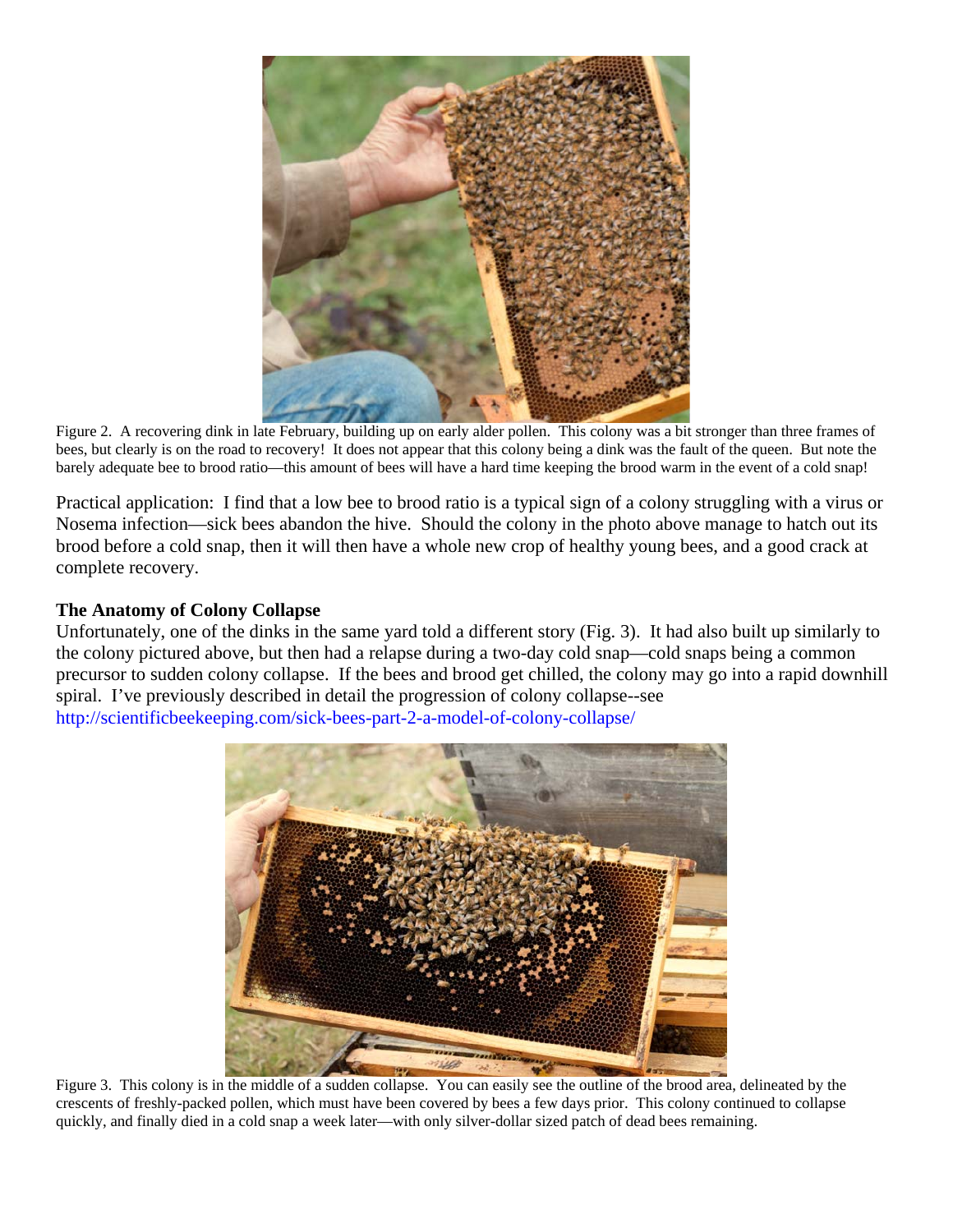Note also the lack of stored nectar around the brood area—this is despite the fact that a nectar flow was on, and adjacent colonies were whitening comb. This is exactly what I observed when I inoculated colonies with IAPV—they would collapse hungry due to lack of foragers, even in the midst of plenty. Plus the bees in sick colonies seem to be unable to utilize honey stored in close proximity to the brood nest. Collapse can then come suddenly (Fig. 4) in the event of even a minor chill, although the sick bees leave the nest, rather than dying in the typical pathetic cluster indicative of starvation (Fig. 8).

Practical application: sudden collapse can happen seemingly overnight. But it is, in my experience, preceded by a low bee to brood ratio and lack of nectar foraging, which are signs to be aware of. Sick colonies may or may not take syrup.



Figure 4. Collapse came quickly, as evidenced by this fresh, white pupa outside the cluster. Abandoned larvae and pupae soon die and turn gray, and can be used to estimate the amount of time since bees were covering the brood.



Figure 5. The queen appeared healthy and robust, as evidenced by fresh eggs in nearly every single cell in the abandoned brood area (two eggs in some cells). Note the lack of signs of varroa (no guanine deposits, deformed wings, nor partially emerged adults). Also note the presence of "snotty brood."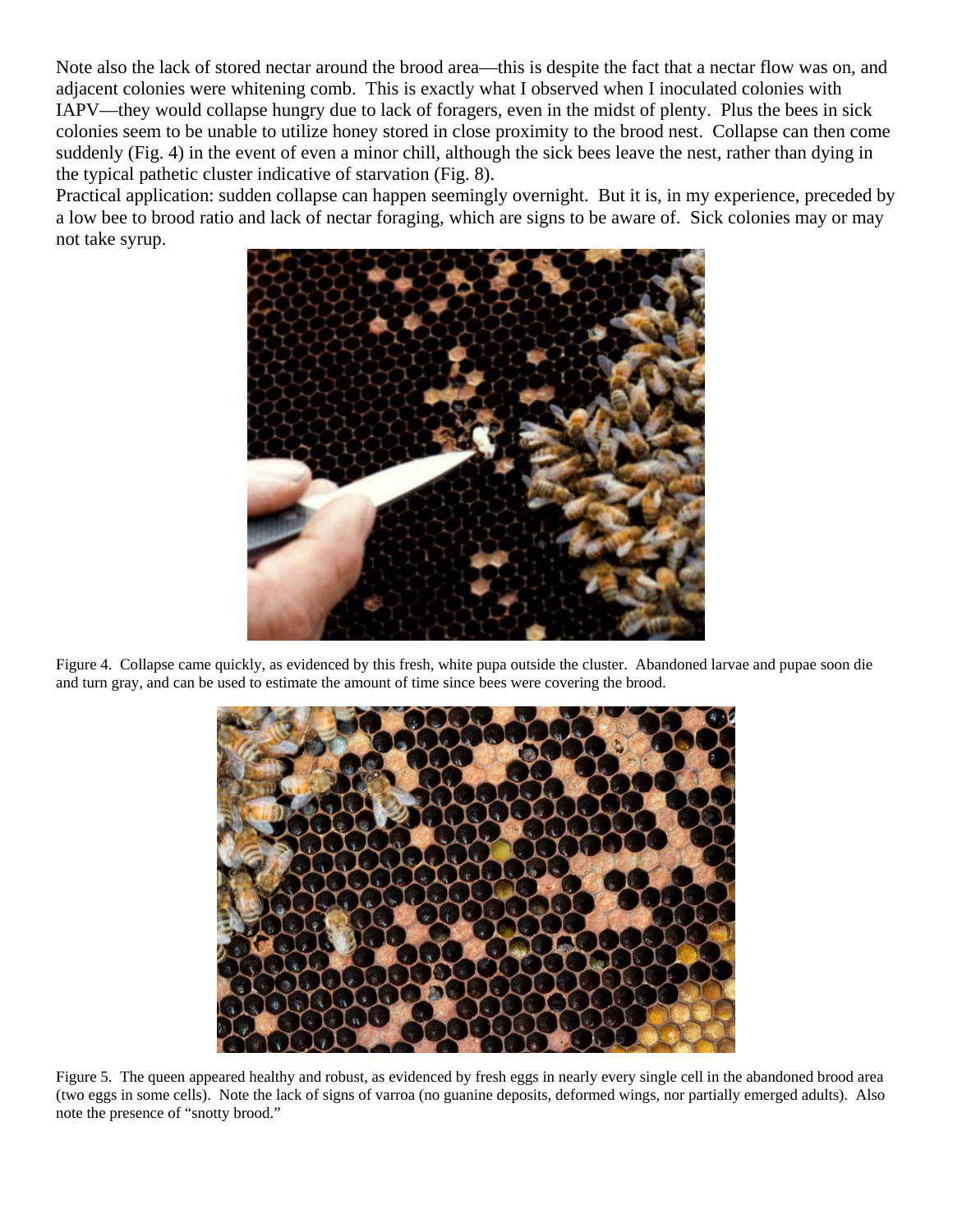The queen, however, had not given up (Fig. 5). This is typical in colony collapse—the disease does not appear to be directly attributable to the queen. It's just that the bees get sick and fly off to die!

**Practical application: In deadouts, check to see whether varroa/DWV were the culprits. Inspect the remnants of the brood nest for white guanine deposits on the cell "ceilings," bees with deformed wings, and partially uncapped mature worker brood, often with deformed wings. However, DWV can also take down a colony with few of those signs present.** 

 I'd like to draw your attention to the snotty brood. The diseased brood generally matched the signs of EFB, but was not quite typical. Dr. Jeff Pettis now uses the catchy term "Idiopathic Brood Disease Syndrome" for this atypical sick brood, which means "we haven't completely figured out what causes it yet". So this poor colony looked like it was going to make it, but then lost its battle with the pathogens. Note that this yard was in a pesticide-free area, and there was no sign of mites.

# **Goodies Sign-up**

#### **Karla Hanson, Coordinator**

Please let me know if you can bring a treat for any of the coming meetings. [queenbeez@att.net](mailto:queenbeez@att.net)

### **Raffle Prizes**

We always need more contributions to the monthly raffle! Almost everyone loves having more plants. Be creative. For every item you bring, you receive a free raffle ticket. The raffle helps with the club's expenses. Thanks!

# **Library**

Anyone interested in setting NCBA library policy please email Randy [randy@randyoliver.com](mailto:randy@randyoliver.com)

### **From the Librarian**

**Tynowyn Slattery, Librarian, Reviewing 2 new books** 

*Basic Health Publications User's Guide to Propolis, Royal Jelly, Honey, and Bee Pollen.*  by C. Leigh Broadhurst, Ph.D. 92 pages

*Propolis Power Plus*  by Carlson Wade & Joan A. Friedrich, Ph.D. 48 pages

These books are so short they are close to being pamphlets, but that would give a false impression of the informational punch they both deliver; there seems to be a whole new type of "health using bee products" publishing going on as compared to the encouraging but not very scientifically supported books of the past.

While "*Propolis Power Plus*" is the one to check out if you want to find good general information about the benefits, history, and production of propolis without your eyes crossing from the vocabulary , the "*User's Guide...*", is a truly amazing read; enough double-blind placebo controlled study references to make our resident scientist happy but presented in a format that directly and plainly addresses why the bee products work and how to use them.

If you are interested in more than a cursory look at health from the hive, this is the book for you.

I just can't pass mentioning that the last book is only 3 ¾ inches wide; you have to get a good grip on it to keep it from popping out of your hands and while I usually, don't advocate bending paper back book spines too far,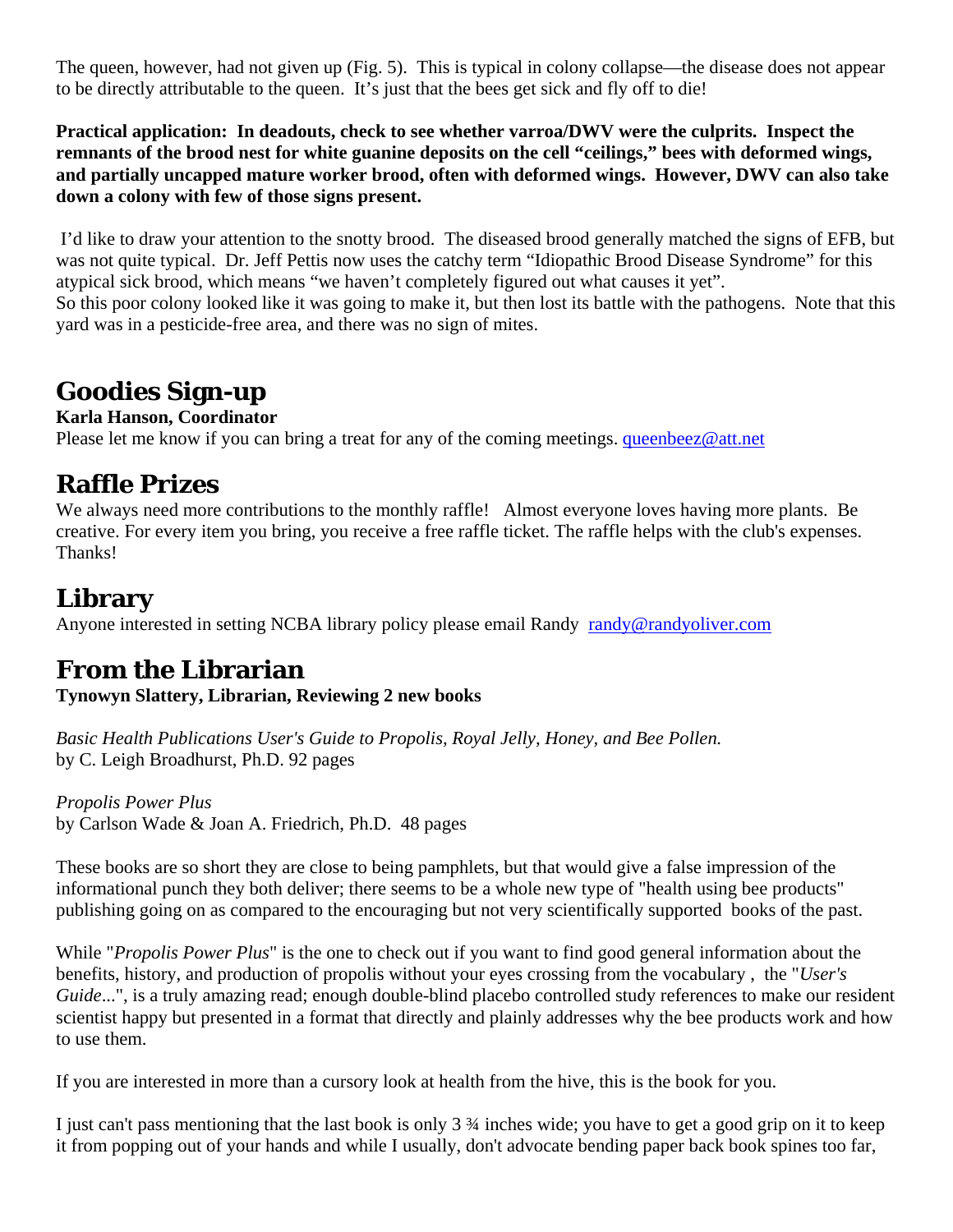the text is so close in on the binding as to make it necessary to keep a firm pressure on both pages; giving a rather physical, however minor, meaning to pursuing an education.

Library books are checked out for 1 month, if you want to extend it for a second month just call or e-mail . Books not returned after 2 months can be mailed to my home address:

Tynowyn Slattery 20493 Rome Road, Nevada City, CA 95959 265-6318 ~ [swoolman@saber.net](mailto:swoolman@saber.net) 

# **2O12 Swarm Collection Hotline**

#### **Lynn Williams, Contributor**

Swarm season is upon us. If you are interested in being called upon to collect bee swarms this year then please email me at [iamlynn@hughes.net](mailto:iamlynn@hughes.net) or call me at 530-675-2924. I will prepare the 2012 list and then either Karla Hanson or I will try to get in touch with you to collect a swarm. Note that when we get a swarm call we need to be able to get in touch with you right away as it becomes too time consuming and not practical to leave a phone message and wait for a return call.

We need to make the assignment as soon as possible after a new swarm call is received. Even if you were on last year's swarm collection hotline list we need to hear from you this year to keep you on the list. When you reply give me your name, phone number, and what areas you wish to serve. Note that we get many calls to the Yuba City/Marysville area so let us know if you will go that far. Have a great bee season.

# **Buzz Editor Farewell**



After 6 years as editor of the your Local Buzz, Leslie Gault has relinquished her role. Many thanks to Leslie for the hours of timely work and continued patience which helped make this publication possible during those years. It is the efforts of volunteer's like Leslie that make this club so fantastic. Gary Gustafson is the new editor and welcomes ideas on content and format for the Local Buzz. Check the back cover for contribution deadlines.

# **April 2, 2012 Program Details**

#### **Janet Brisson, Contributor**

Our exciting April Program will feature Rhi Winders and Karin Meadows, producers of the new documentary, 'The Quest for Local Honey' which will be shown after the refreshment break.

An upbeat film on where our food comes from, keeping it local and what you can do to help pollinators. Out of 400 entries to the 2012 Yuba River Wild & Scenic Film Festival, this film was 1 of the 100 that made it and it received rave reviews. It was premiered in Nevada City a few weeks ago and we got tickets because our house and I were in it.

Going to this premiere was a little nerve racking. I hadn't seen the movie yet, although I mailed a copy to my mom down south. She kept telling me it was great, but I know things had gone awry. That's when I discovered I couldn't act my way out of a paper bag.

A little background, one of the producers, Rhi Winders used to live with us back in 2004/2005, right before we start selling our screened bottom boards. She and her then boyfriend Michael came out to Grass Valley from upstate New York so Michael could attend the College of Arvada. We knew her as Jen. Jen was so allergic to bee venom that she had to take injections of bee parts as a child to help boost her immunity to them. Her first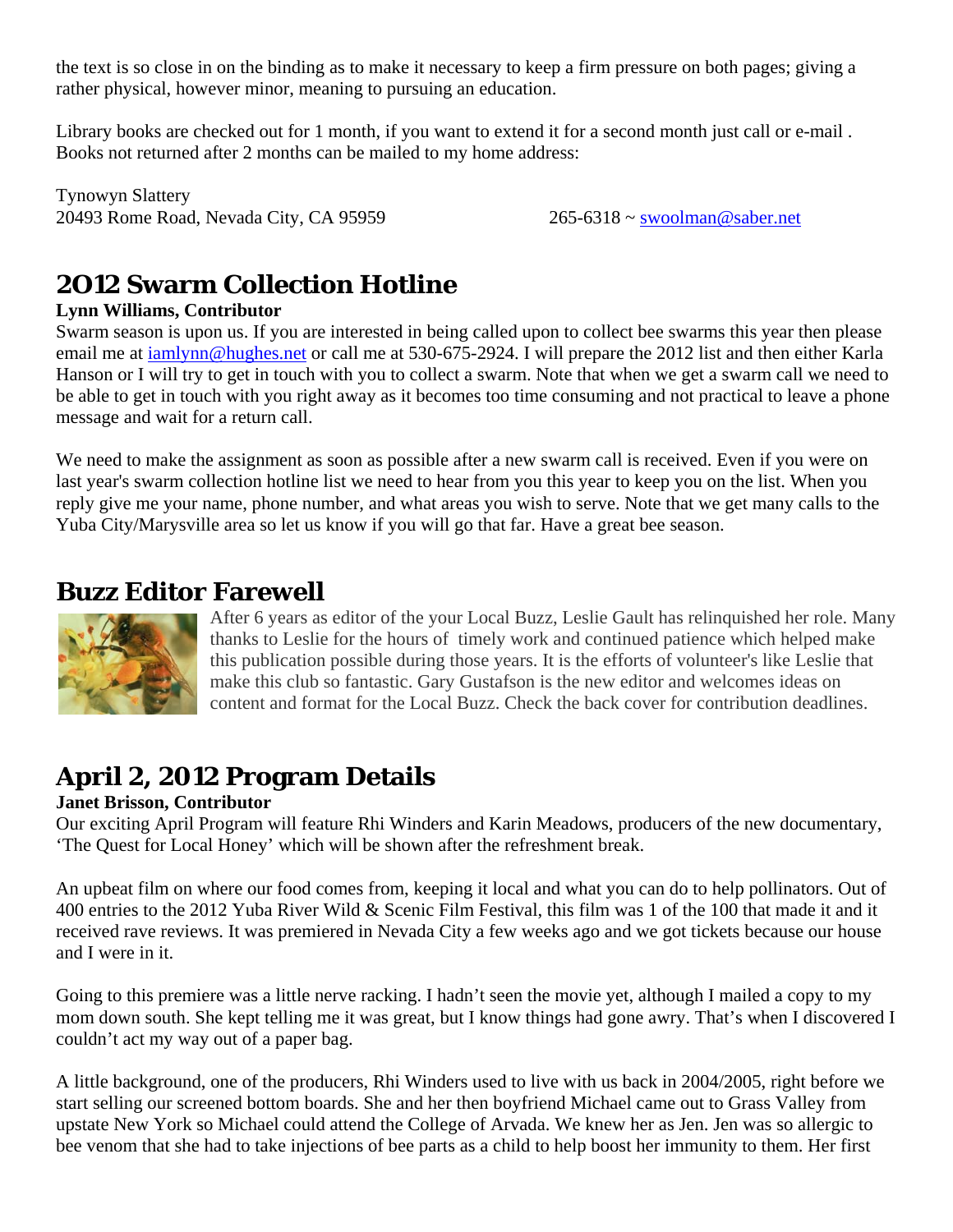time in a fully encased bee suit, she had to sit down, she was so dizzy with fear. She loved working in the garden and canning food and we had a great time together. She took the name Rhi, but we and everyone in New York still calls her Jen.

After finishing her stint with us, Jen and Michael went their separate ways. Jen ended up in Nevada City doing social work for our county. She met the love of her life, musician Jay Tausig and they were joined in one of the most unique ceremonies that we have ever attended. They had a Weirding instead of a Wedding, exchanged Wings instead of Rings and we all had to be in costume that had wings or feathers involved. During the Weirding, they had their ring fingers tattooed with a design that circled the finger (the Ring). Baby Violet joined the family last October.

Somewhere along the way, she was asked to act in a music video and caught the producing bug. So 5 years later, we get a call, Jen wants to produce a documentary about bees and could she come over and film us. And the adventure began, 'The Quest for Local Honey'.

So the acting? Well, Jen and her producing partner Karin Meadows, came over for days and days, filming me talking and beekeeping. They even sent me up in a plane. But all that film that they took, something was wrong with the sound, so they needed me to repeat some of the things that I spoke about. This is about 2 or 3 years after the initial filming. She had some things scripted, and I just couldn't do it. I kept forgetting what I was supposed to say and sounded about as wooden as statue. Finally I asked her to ask me questions to answer and that did the trick. If I can just talk, that works.

The film was great, Kim Flottum, the editor of 'Bee Culture" was at the premier along with Randy & Stephanie and a few other members. It's a very local film, you will recognize a lot of us. And best of all, in the film, there is a bee crawling on an ungloved hand with a ring tattooed on the finger. I guess I did my job of encouraging beekeeping.

Jen and Karin will be selling copies of the documentary in DVD form for \$15.00.

Please join us for and the producers before the meeting at the No-host dinner at Lin-Q buffet in Grass Valley 5:30 PM.

# **This Month's Recipe**

#### **Submitted by Sue Tally**

Sue writes "For the February Beekeepers meeting, I baked and brought in a loaf of "fruit and fiber bread", and someone requested the recipe. I very much enjoy the "Local Buzz". Best regards, Sue Tally"

#### **Fruit and Fiber Bread** - Makes two loaves

Original recipe attributed to Marg Clark from "Christmas Thyme at Oak Hill Farm" with Sue's additions.

| 2 cups boiling water                               | 2 cups whole wheat flour             |
|----------------------------------------------------|--------------------------------------|
| $1\frac{1}{2}$ cup chopped prunes                  | 2 teaspoons baking powder            |
| $\frac{1}{2}$ cup raisins                          | 1 teaspoon baking soda               |
| 3 eggs                                             | 1 teaspoon ground cinnamon           |
| <sup>3/4</sup> cup firmly packed light brown sugar | $\frac{1}{2}$ teaspoon ground cloves |
| 1 cup chopped nuts                                 | 2 cups bran                          |

Sue's additions: add 1 diced orange, or small can mandarin orange pieces, 1 teaspoon orange zest. Substitute 1/4 cup orange juice for water. Diced pineapple will add extra flavor, too.

Preheat oven to 350 degrees, or 325 if using glass pans. Pour boiling water over the prunes and raisins. Set aside. In a large bowl, beat eggs until light, continue beating while adding brown sugar until light and creamy. Sift 1 cup flour with the baking powder, baking soda, cinnamon and cloves, and stir into the sugar mixture. Now stir in half of the prune mixtures, and then the rest of the flour and bran. Stir in remainder of the prune mixture and the nuts. Pour into 2 greased and lightly floured 9 X 5 inch loaf pans. Bake for about 45 to 55 minutes, or until done.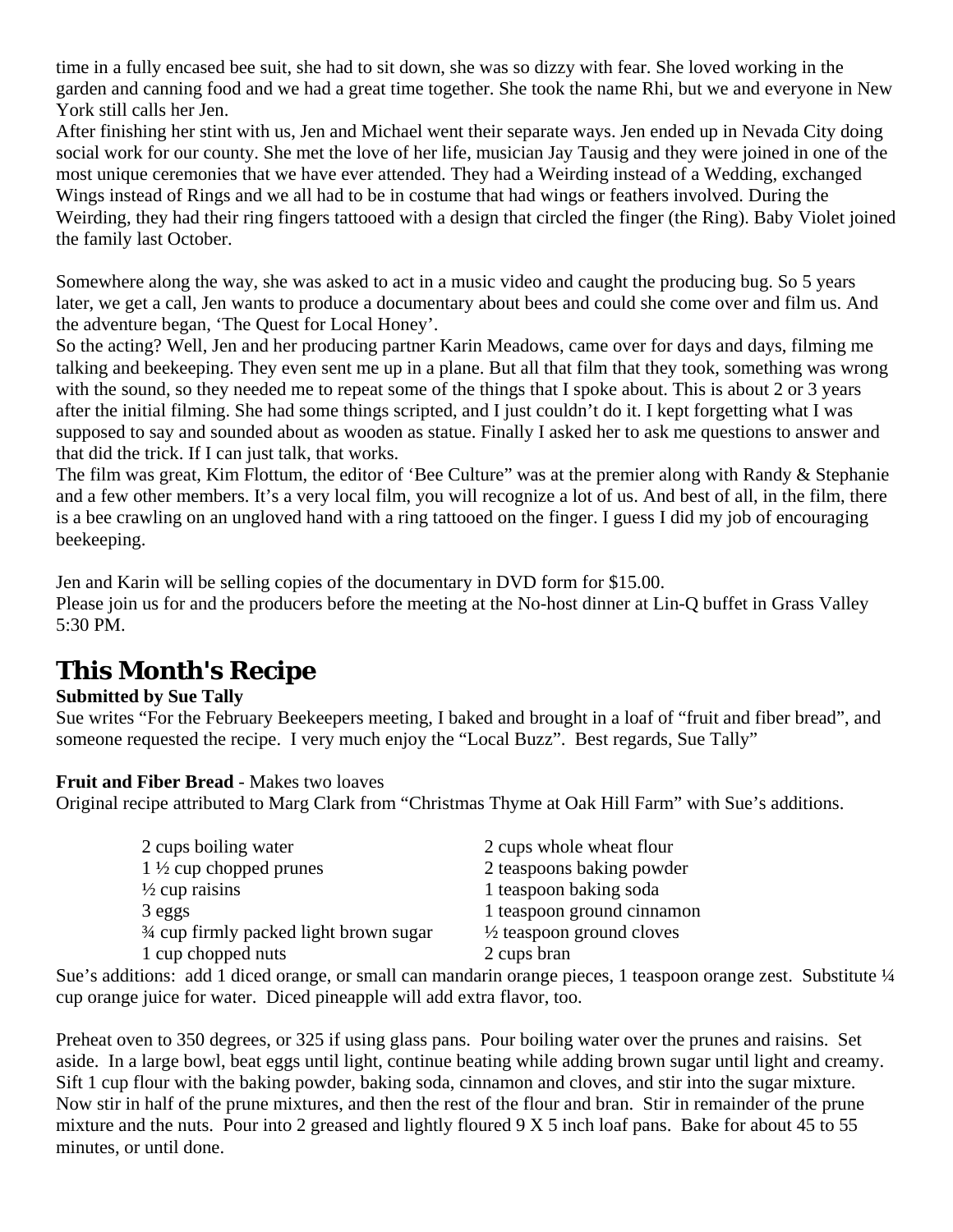# **March Minutes**

#### **Jack Meeks, Secretary**

V-Pres Ferrell opened with Q&A: Should old, dark frames of comb be replaced? Yes, they carry remnants of Nosema and Varroa and uneven brood. When new foundation is built out and used by the queen, the old frames can be moved to the side until empty, and recycled. PROGRAM: Dr. Eric Mussen, UC Davis Entomology Extension. Labeling of honey is confusing. To increase shelf life, commercial producers routinely heat raw honey and filter out pollen and honey crystals, which act as nuclei for crystallization, which consumers of bottled honey may mistake as cloudiness or spoilage. Local honey sold in CA off-premises must be graded-- "raw" honey with bits of wax and bees knees is Grade "D" but, if you run it through a nylon paint filter, you call it "Grade A" with your source "Wildflower" and your address printed on your label. Honey still averages \$6 to \$8 per pound. U.S. consumes more honey than we produce--South America and Asia fill the demand. Current research on the gene sequences of Varroa destructor aims to find a biochemical pathway that can be disrupted by some agent which will not harm bees. Genomes of Nosema species have been determined. Watch out for a small fast moving white mite Tropilaelaps clarei. Dr. Mussen's bimonthly e-mail newsletter may be ordered at<https://lists.ucdavis.edu/wws/subscribe/ucdavisbeenews> Then look for a small box "your email address" type yours in, and click SUBMIT. Next edition in April.

# **Pollen, a Gift from the Flowers**

#### **Diane Benton, Contributor**

Here in the foothills our almond trees generally do not bloom until March. However, every February beekeepers move their bees in to 1,000's of acres of central California's almond fields to pollinate the crops. The bees fly from flower to flower pollinating the almond blossoms and gathering pollen and nectar during the 4 weeks they are left in the fields.

There are two kinds of pollen: anemophile, which literal means 'friend of the wind", and entomophile, which literally means "friend of the insect." The former is dispersed by the air and is what causes allergic reactions like hay fever. The later is gathered by the honey bee while traveling from flower to flower. When combined with the bee's enzymes, the pollen becomes what we know as bee pollen. It is a storehouse of vitamins, minerals, proteins, fats, carbs, amino acids and more. In fact, it is the only food which contains, in perfect balance, all 22 known essential nutritional elements.

At this time of year beekeepers usually allow their bees to keep the pollen they collect from the almonds to feed their new offspring. Our queen bees are producing lots of new babies for springtime. The almond honey is also left in the hive to feed the bees plus it is one of the few honeys that people do not find tasty. Pollen is the best source of protein for brood rearing. Have you planted an almond tree in your backyard yet?



An almond blossom in March at 2,300 feet elevation in Grass Valley. At the end of each long white stamen is the yellow pollen powder, the male element of the plant that fertilizes "like" plants.



On a sunny March day in Grass Valley a honey bee returns to the hive with a pollen basket attached to her leg.